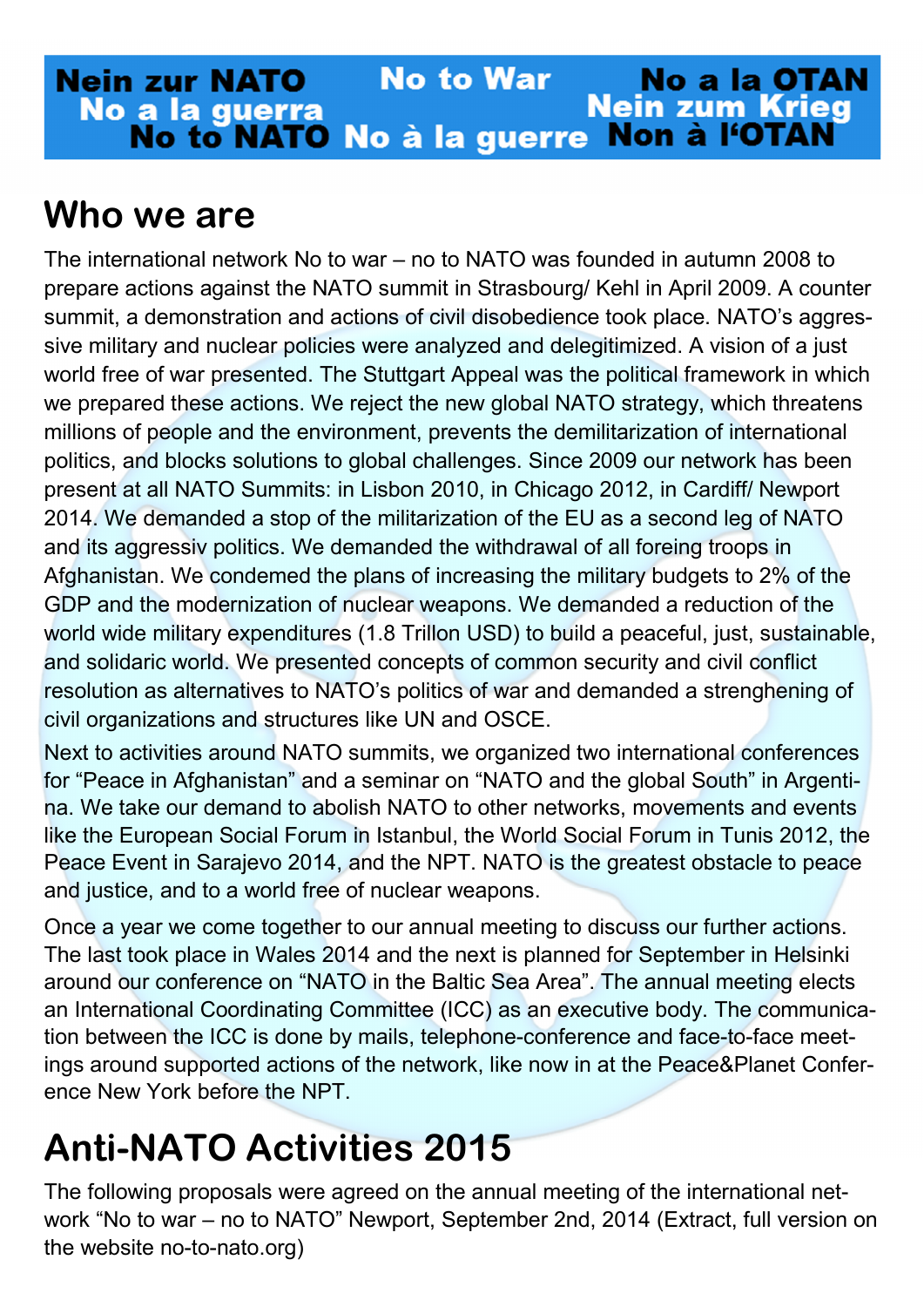#### **No to War Nein zur NATO No a la OTAN Nein zum Krieg** No a la guerra No to NATO No à la guerre Non à l'OTAN

The No to war – No to NATO network will continue to work globally on the information and de-legitimization campaign against NATO with the aim of its dissolution. We will contribute actively to a preparatory process for actions around the next NATO Summit 2016 in Poland.

Due to the plan for a host nation support of Sweden and Finland we will organize a conference on the topic "The High North" to discuss these issues, including the situation in the Artic sea. (September  $4<sup>th</sup>+5<sup>th</sup>$  in Helsinki)

We support the aims of the fact finding mission to Ukraine (civil society conference) and want to contribute to a peaceful solution of the conflict. We need to think what to do for this.

In continuation to the No to NATO conference around the Peace Event Sarajevo 2014, deepening the newly established contacts to the Balkans, we will conduct a regional conference on the topic of "NATO and the Balkans".

We will contribute actively to the nuclear weapons issue around the NPT 2015 in New York, engaging in the NGO conference and UN side events with the topics "NATO's nuclear weapons strategy" and "modernization".

We will provide a brochure about our network for this conference.

These events will be used by our Asia/Pacific working group to enlarge the contacts to the Asia/Pacific region.

We want to reconnect environmentalism with the question of war and peace. The COP in December in Paris is a good opportunity and we will try to bring the question of peace into the preparatory process (i.e. via contacts EU-Latin America networks and Peace Event Sarajevo 2014).

We actively support the ideas developed by parts of the German peace movement of activities around the 60th recurrence of Germany joining NATO (Mai 2015).

In reflection of the international drones meeting we support the idea of an international conference on drones.

We will think about a working group on NATO and EU. One idea is to have a common workshop on "militarization, NATO and EU" with GUE-NGL in Brussels.

We will support and actively contribute to activities of related networks, like on drones (international day of action on drones (Oct 4th 2014), military spending (GDAMS, April 2015; planned increase of military spending of NATO members), weapons in space (Keep space for peace week, October 4th – 11th; GN meeting in Kyoto, August 2015), "High North", etc.

In all our activities we include the feminist perspective on NATO and peace as well as different affectedness of women and men. We will continue to stimulate feminist per-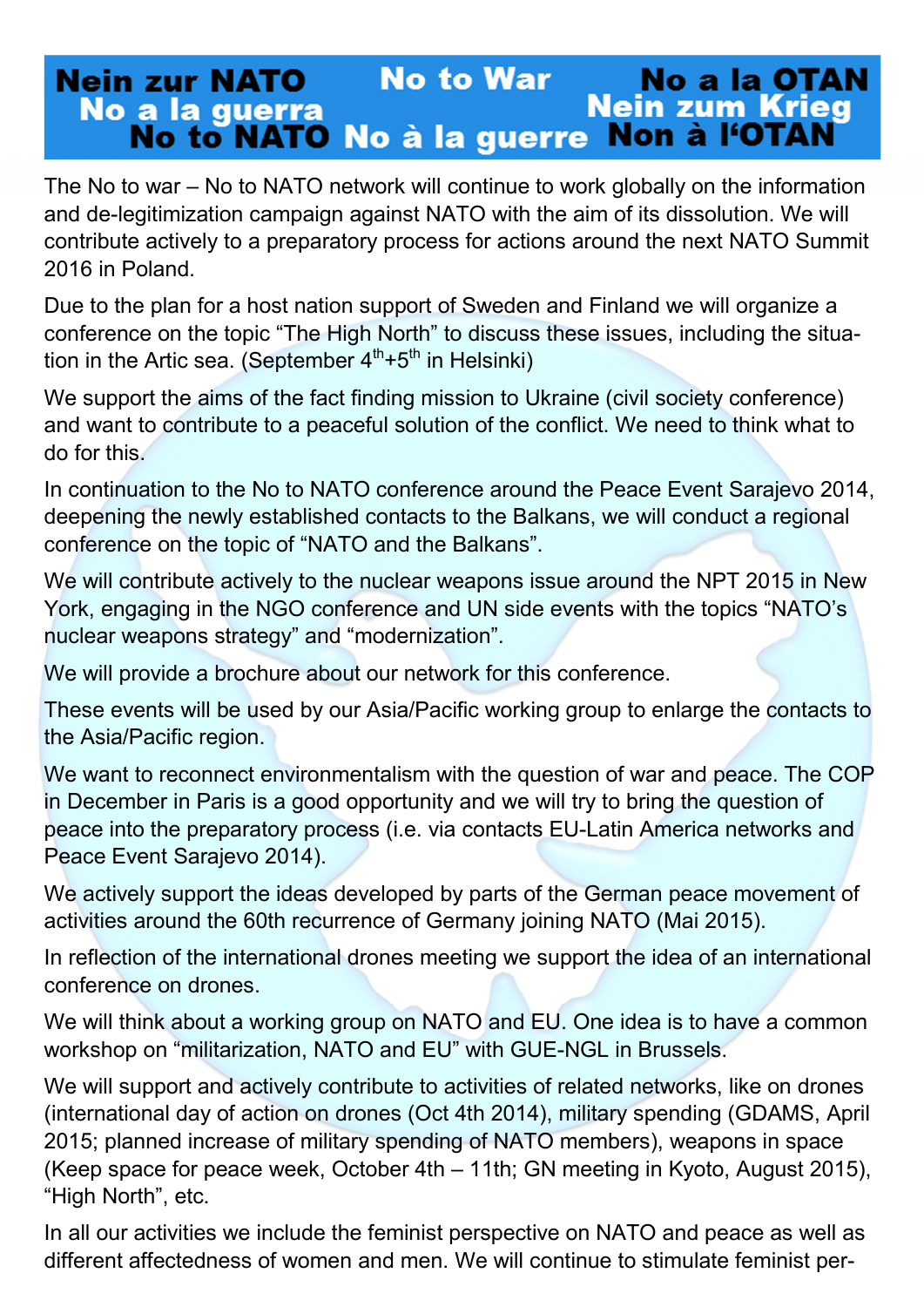#### **No to War Nein zur NATO No a la OTAN Nein zum Krieg** No a la guerra No to NATO No à la guerre Non à l'OTAN

spectives discussions on NATO and war and peace. We aim at organizing a women's meeting around one of our larger activities in 2015.

We will increase our efforts to gain members, particularly in countries (whether affiliated with NATO or not) in which we do not have contacts working on NATO, especially in Poland.

Because we are network the following proposals can only be realized, if people take over the responsibility for that. Newport, September 2nd, 2014

## **Stuttgart Appeal: No to War – No to NATO**

This appeal was developed and agreed on the preparatory meeting for the activities against the 60<sup>th</sup> year's celebrations of NATO in Stuttgart, October 5<sup>th</sup>, 2008.

All signatures'/supporters form the international network "No to war – no to NATO".

On the occasion of the sixtieth anniversary of the NATO military organization, we appeal to all people to come to Strasbourg and Baden-Baden 2009, to protest against NATO's aggressive military and nuclear policies, and assert our vision of a just world free of war.

NATO is an increasing obstacle to achieving world peace. Since the end of the Cold War, NATO has reinvented itself as a tool for military action by the "international community", including the promotion of the so-called "war on terror". In reality it is a vehicle for US-led use of force with military bases on all continents, bypassing the United Nations and the system of international law, accelerating militarization and escalating arms expenditure – NATO countries account for 75% of global military expenditure. Pursuing that expansionist agenda since 1991, designed to advance strategic and resource interests, NATO has waged war in the Balkans, under the guise of so-called "humanitarian war", and has waged seven years of brutal war in Afghanistan, where

the tragic situation is escalating and the war has expanded into Pakistan.

In Europe NATO is worsening tensions, feeding the arms race with so-called "missile defense", a massive nuclear arsenal and a nuclear first strike policy. EU policy is increasingly tied to NATO. NATO's on-going and potential expansion into Eastern Europe and beyond and its "out of area" operations are making the world a more dangerous place. The conflict in the Caucasus is a clear indication of the dangers. Each advance of the NATO border increases the possibility of war, including the use of nuclear weapons.

To achieve our vision of a peaceful world, we reject military responses to global and regional crises – these are part of the problem not part of the solution. We refuse to live under the terror of nuclear weapons, and reject a new arms race. We must decrease military expenditure directing resources instead to meeting human needs. We must close down all